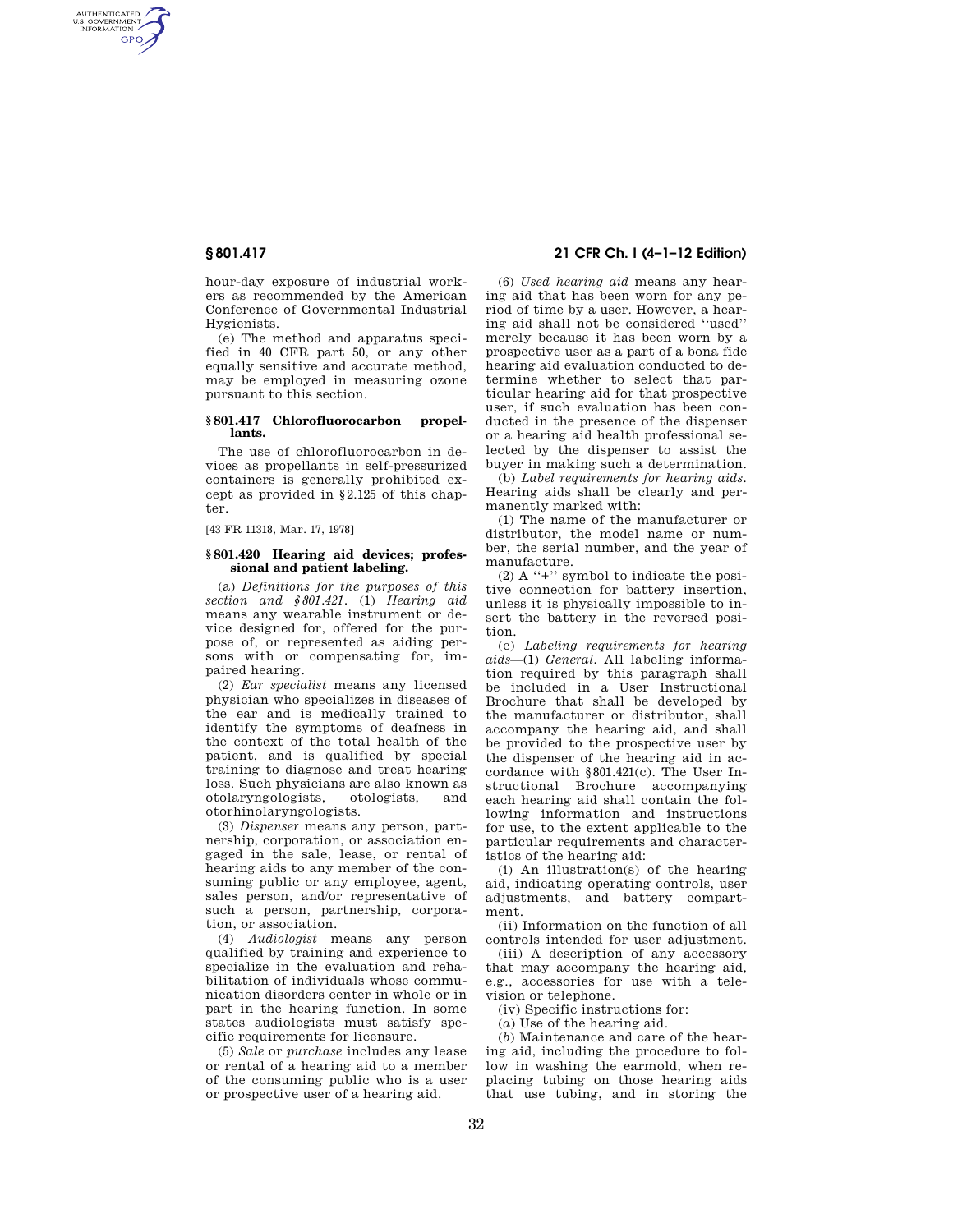# **Food and Drug Administration, HHS § 801.420**

hearing aid when it will not be used for an extended period of time.

(*c*) Replacing or recharging the batteries, including a generic designation of replacement batteries.

(v) Information on how and where to obtain repair service, including at least one specific address where the user can go, or send the hearing aid to, to obtain such repair service.

(vi) A description of commonly occurring avoidable conditions that could adversely affect or damage the hearing aid, such as dropping, immersing, or exposing the hearing aid to excessive heat.

(vii) Identification of any known side effects associated with the use of a hearing aid that may warrant consultation with a physician, e.g., skin irritation and accelerated accumulation of cerumen (ear wax).

(viii) A statement that a hearing aid will not restore normal hearing and will not prevent or improve a hearing impairment resulting from organic conditions.

(ix) A statement that in most cases infrequent use of a hearing aid does not permit a user to attain full benefit from it.

(x) A statement that the use of a hearing aid is only part of hearing habilitation and may need to be supplemented by auditory training and instruction in lipreading.

(xi) The warning statement required by paragraph (c)(2) of this section.

(xii) The notice for prospective hearing aid users required by paragraph (c)(3) of this section.

(xiii) The technical data required by paragraph (c)(4) of this section, unless such data is provided in separate labeling accompanying the device.

(2) *Warning statement.* The User Instructional Brochure shall contain the following warning statement:

#### WARNING TO HEARING AID DISPENSERS

A hearing aid dispenser should advise a prospective hearing aid user to consult promptly with a licensed physician (preferably an ear specialist) before dispensing a hearing aid if the hearing aid dispenser determines through inquiry, actual observation, or review of any other available information concerning the prospective user, that the prospective user has any of the following conditions:

(i) Visible congenital or traumatic deformity of the ear.

(ii) History of active drainage from the ear within the previous 90 days.

(iii) History of sudden or rapidly progressive hearing loss within the previous 90 days. (iv) Acute or chronic dizziness.

(v) Unilateral hearing loss of sudden or recent onset within the previous 90 days.

(vi) Audiometric air-bone gap equal to or greater than 15 decibels at 500 hertz (Hz), 1,000 Hz, and 2,000 Hz.

(vii) Visible evidence of significant cerumen accumulation or a foreign body in the ear canal.

(viii) Pain or discomfort in the ear.

Special care should be exercised in selecting and fitting a hearing aid whose maximum sound pressure level exceeds 132 decibels because there may be risk of impairing the remaining hearing of the hearing aid user. (This provision is required only for those hearing aids with a maximum sound pressure capability greater than 132 decibels  $(dB)$ .)

(3) *Notice for prospective hearing aid users.* The User Instructional Brochure shall contain the following notice:

# IMPORTANT NOTICE FOR PROSPECTIVE HEARING A<sub>ID</sub> HSERS

Good health practice requires that a person with a hearing loss have a medical evaluation by a licensed physician (preferably a physician who specializes in diseases of the ear) before purchasing a hearing aid. Licensed physicians who specialize in diseases of the ear are often referred to as<br>otolaryngologists, otologists or otolaryngologists, otologists or otorhinolaryngologists. The purpose of medical evaluation is to assure that all medically treatable conditions that may affect hearing are identified and treated before the hearing aid is purchased.

Following the medical evaluation, the physician will give you a written statement that states that your hearing loss has been medically evaluated and that you may be considered a candidate for a hearing aid. The physician will refer you to an audiologist or a hearing aid dispenser, as appropriate, for a hearing aid evaluation.

The audiologist or hearing aid dispenser will conduct a hearing aid evaluation to assess your ability to hear with and without a hearing aid. The hearing aid evaluation will enable the audiologist or dispenser to select and fit a hearing aid to your individual needs.

If you have reservations about your ability to adapt to amplification, you should inquire about the availability of a trial-rental or purchase-option program. Many hearing aid dispensers now offer programs that permit you to wear a hearing aid for a period of time for a nominal fee after which you may